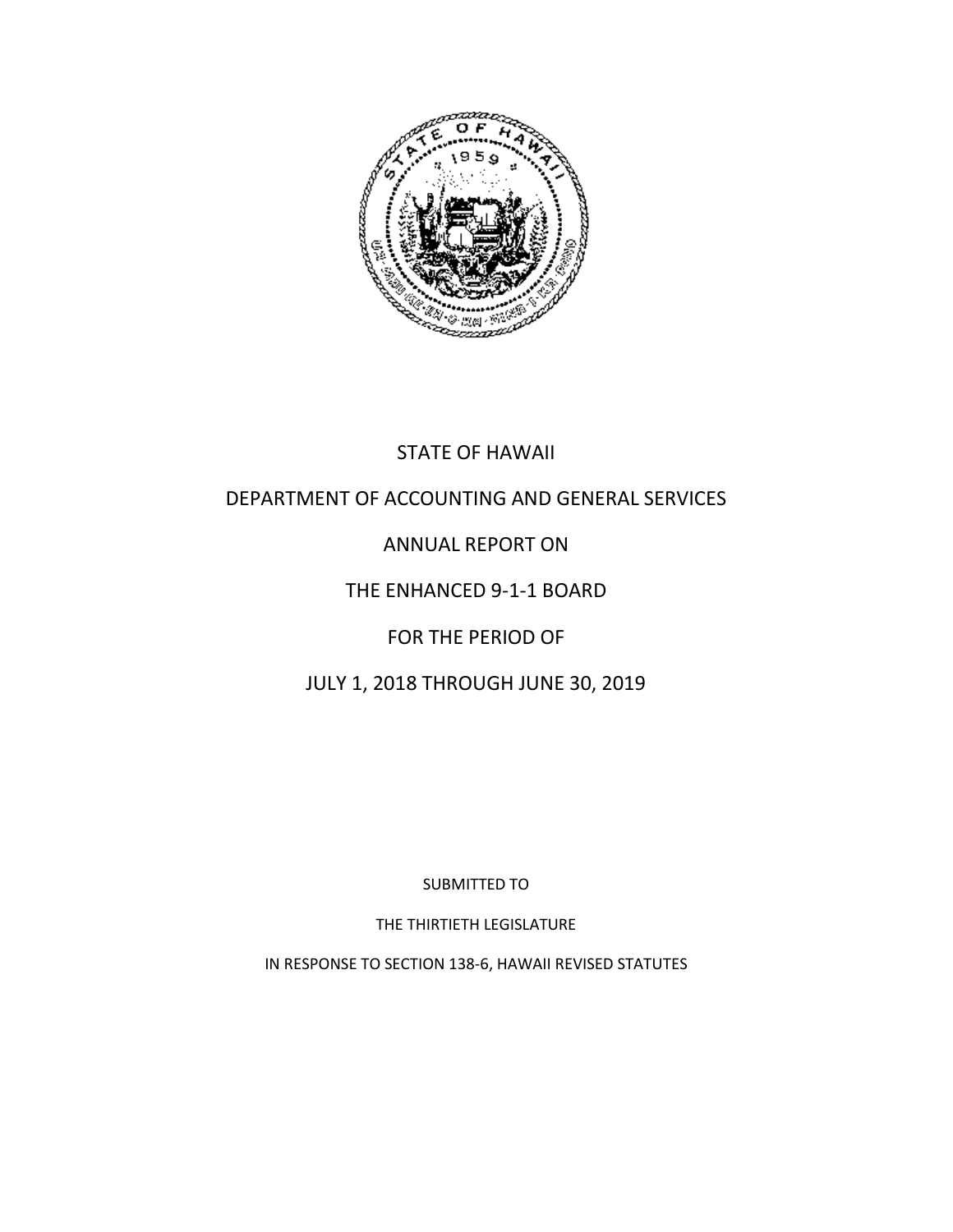### **STATE OF HAWAII DEPARTMENT OF ACCOUNTING AND GENERAL SERVICES ANNUAL REPORT ON THE ENHANCED 9-1-1 BOARD FOR THE PERIOD OF JULY 1, 2018 THROUGH JUNE 30, 2019**

**Pursuant to Section 138-6, HRS, the Enhanced 9-1-1 (E911) Board (the Board) shall submit an annual report to the legislature no later than twenty days prior to convening of each regular session. The Enhanced 9-1-1 Fund is comprised of monthly surcharges imposed on every commercial mobile radio and VoIP service connection. For the purposes of this report, the Enhanced 9-1-1 Fund will be referred to as "the Fund", the Public Safety Answering Points as "PSAPs", the Wireless connection service providers as "WSPs", and the Voice over Internet Protocol connection service providers as "VoIPs".**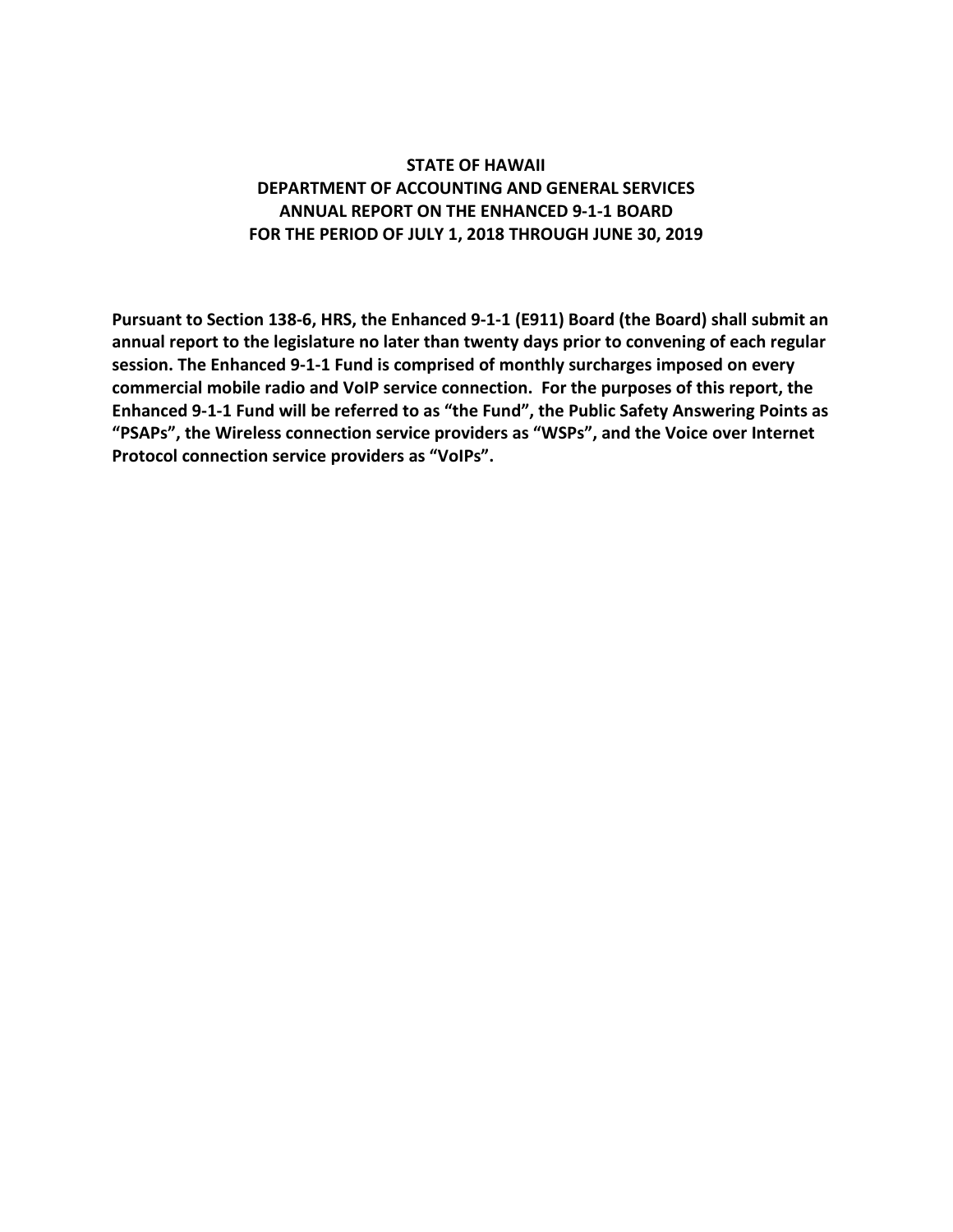## **Table of Contents**

| $\mathbf{L}$ |                                                                                                     |
|--------------|-----------------------------------------------------------------------------------------------------|
| II.          |                                                                                                     |
| III.         |                                                                                                     |
| IV.          |                                                                                                     |
| V.           |                                                                                                     |
| VI.          |                                                                                                     |
|              |                                                                                                     |
|              | VIII. The planned recipients of disbursements from the E9-1-1 Fund in FY2020. 11                    |
| IX.          |                                                                                                     |
| Х.           | A cost study to guide the legislature towards necessary adjustments to the fund and the monthly     |
| XI.          | A status report of jurisdictional capabilities for enhanced 9-1-1 services, including public safety |
|              |                                                                                                     |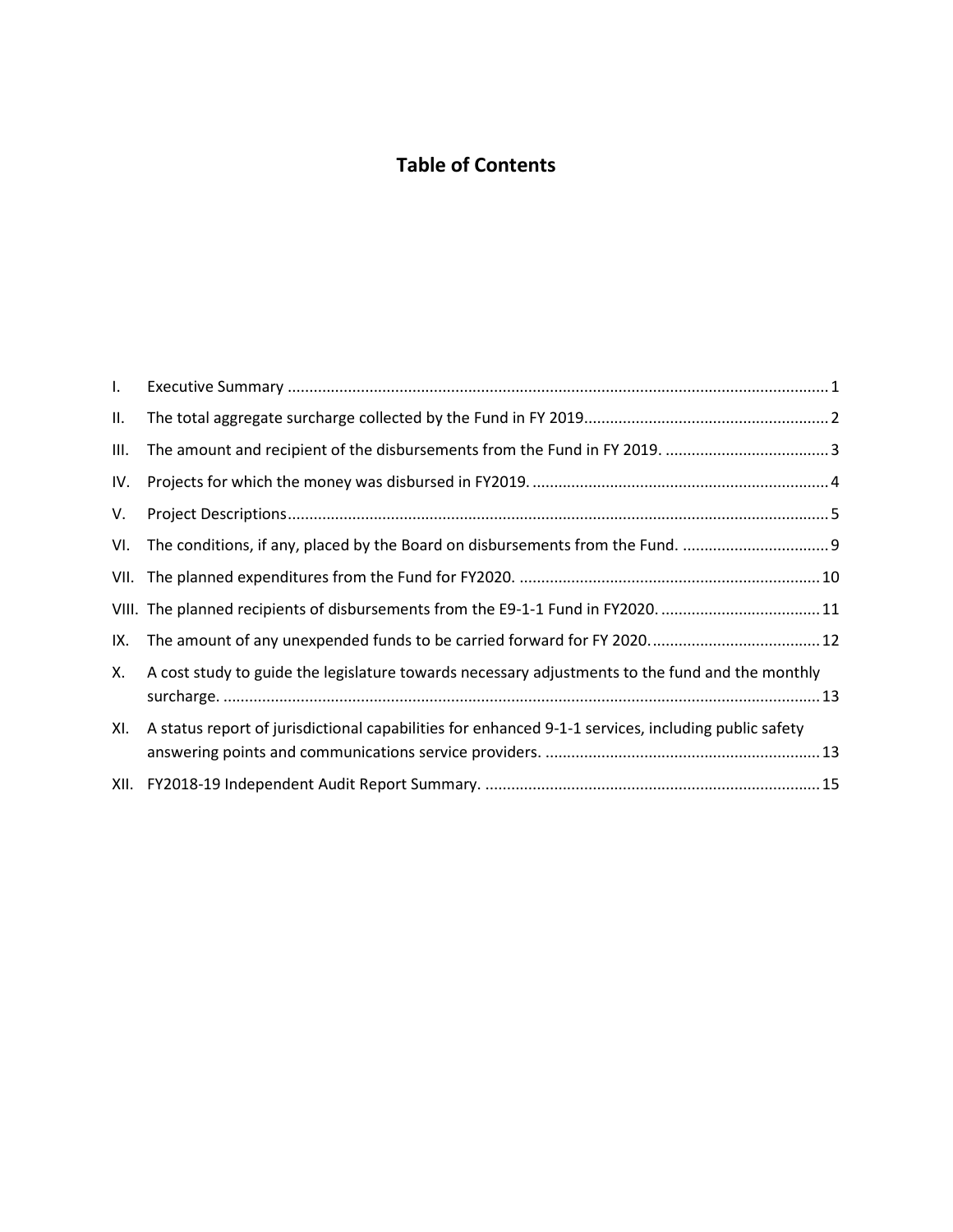### <span id="page-3-0"></span>**I. Executive Summary**

Act 168/SLH 2011 (the Act) created an Enhanced 9-1-1 Board (the Board) on June 27, 2011 which is administratively attached to Department of Accounting and General Services (DAGS). The Enhanced 9-1-1 Board supersedes the Wireless Enhanced 9-1-1 Board created by Act 159/SLH 2004.

The purpose of the Enhanced 9-1-1 Board is to manage, administer, provide technical expertise and perform fiscal duties necessary for the collection of 9-1-1 surcharge tax revenue. The Board manages distribution of the Fund in accordance with the law to the five primary and two secondary county public safety answering points in Hawaii and the wireless carriers providing service to the public. The Enhanced 9-1-1 Fund is established outside the state treasury as a special fund.

The Enhanced 9-1-1 Board is comprised of thirteen members appointed by the Governor. The members of the Board represent each county PSAP, three wireless service providers, one VoIP representative, Hawaiian Telcom, City & County of Honolulu and two permanent seats consisting of the Director, State Department of Consumer Affairs and the State Chief Information Officer. The current board members are:

- John Jakubczak, Assistant Chief of Police, Maui County Police Department, E911 Board Chair.
- Ken Bugado, Deputy Chief of Police, Hawaii County Police Department, E911 Board Vice Chair.
- Nani Blake, Sprint Service Provider Representative.
- Dean Rickard, Deputy Chief of Police, Maui County Police Department.
- Elliott K. Ke, Captain Kauai Police Dept., Kauai County.
- Francis Alueta, Hawaiian Telcom Service Provider Representative.
- Mark Wong, City & County of Honolulu, Chief Information Officer.
- Thalia Burns, Honolulu Police Department, Technical Committee Chair.
- Dean Nishina, Director, State of Hawaii, Department of Consumer Affairs.
- Douglas Murdock, State of Hawaii, Chief Information Officer.
- Jeffrey Riewer, Hawaii Lead Engineer Network Sales Support, AT&T.
- TBD, VoIP Service Provider Representative.
- Corey Shaffer, Verizon Service Provider Representative.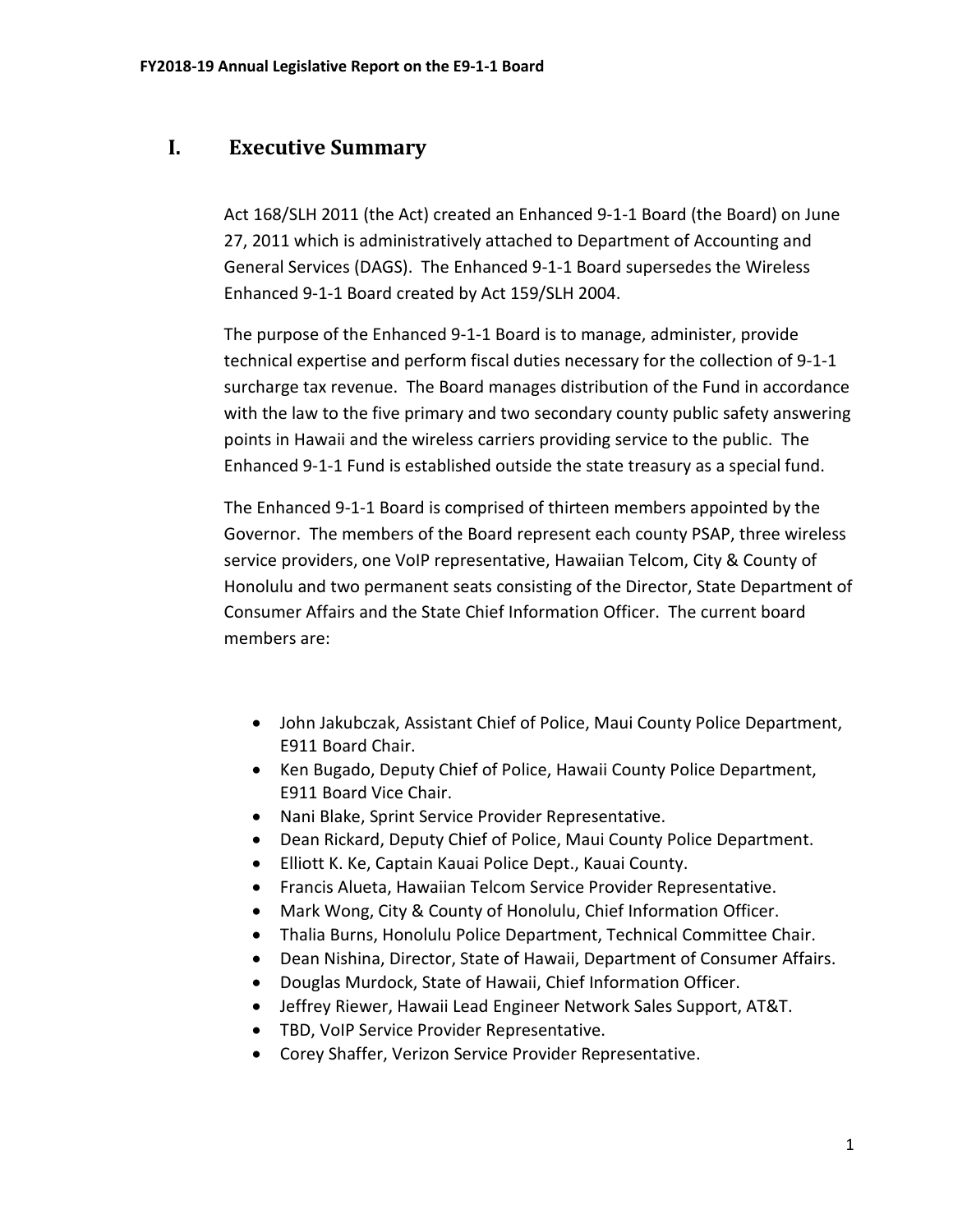<span id="page-4-0"></span>**II. The total aggregate surcharge collected by the Fund in FY 2019.**

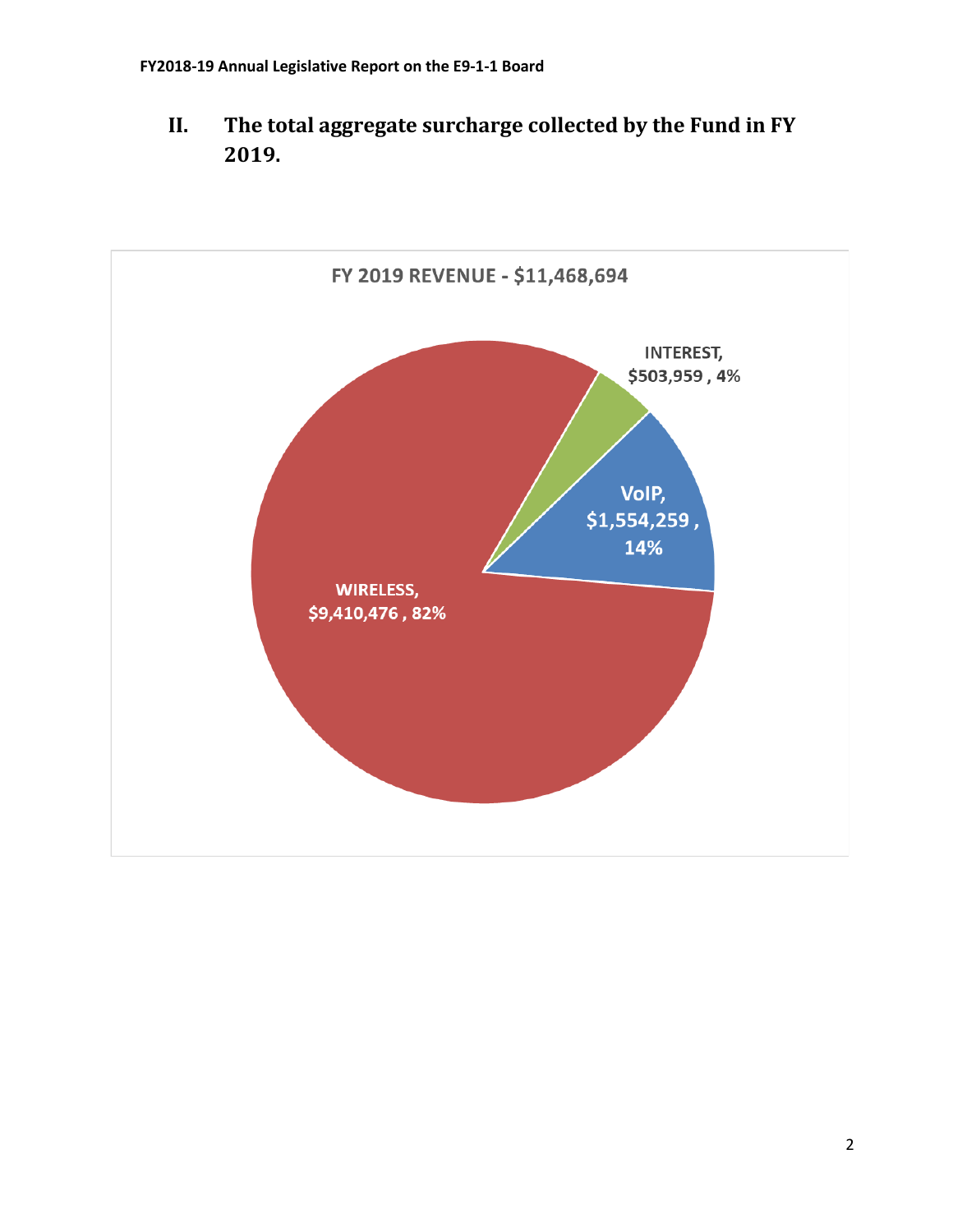

<span id="page-5-0"></span>III. **The amount and recipient of the disbursements from the Fund in FY 2019**.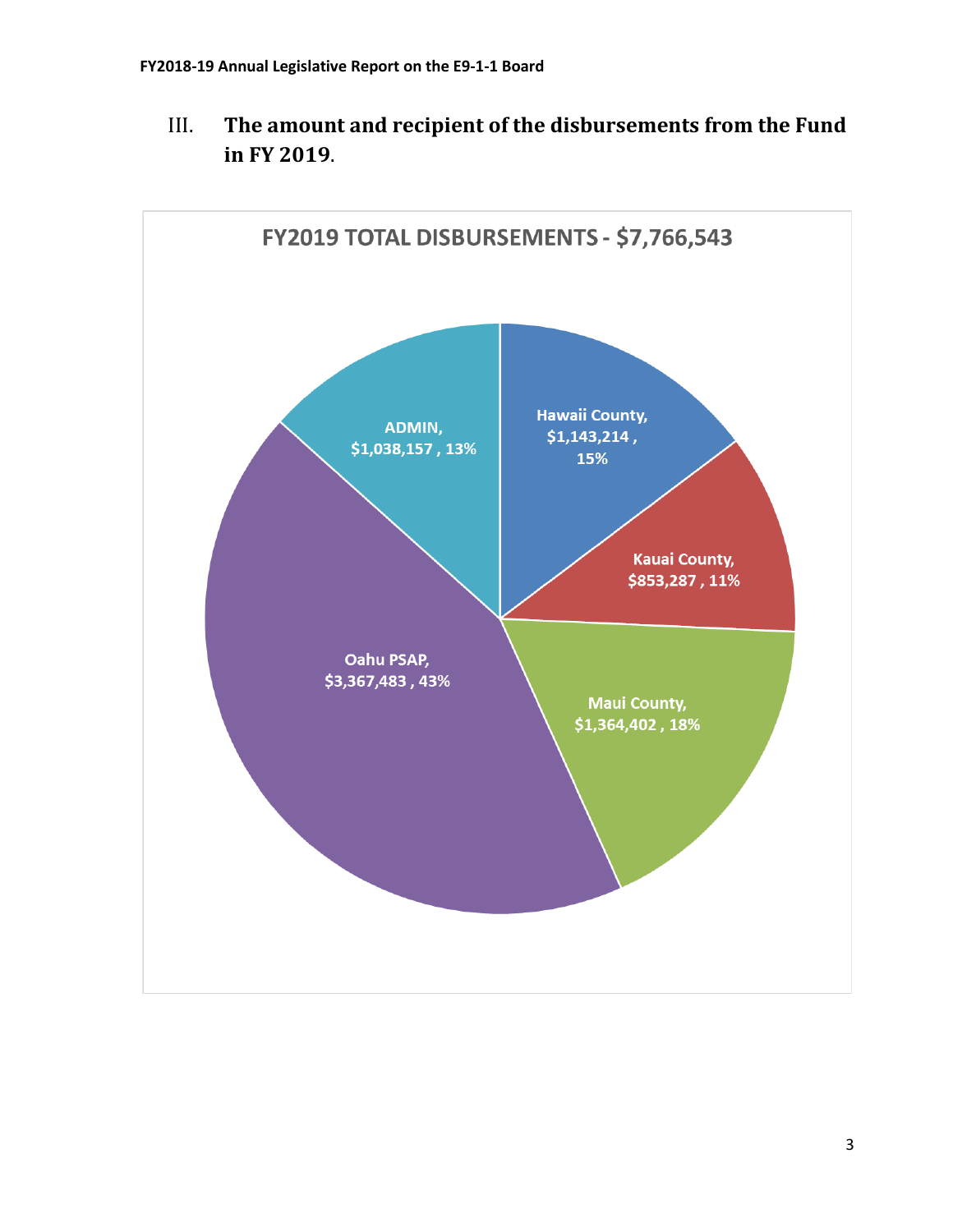

## <span id="page-6-0"></span>**IV. Projects for which the money was disbursed in FY2019.**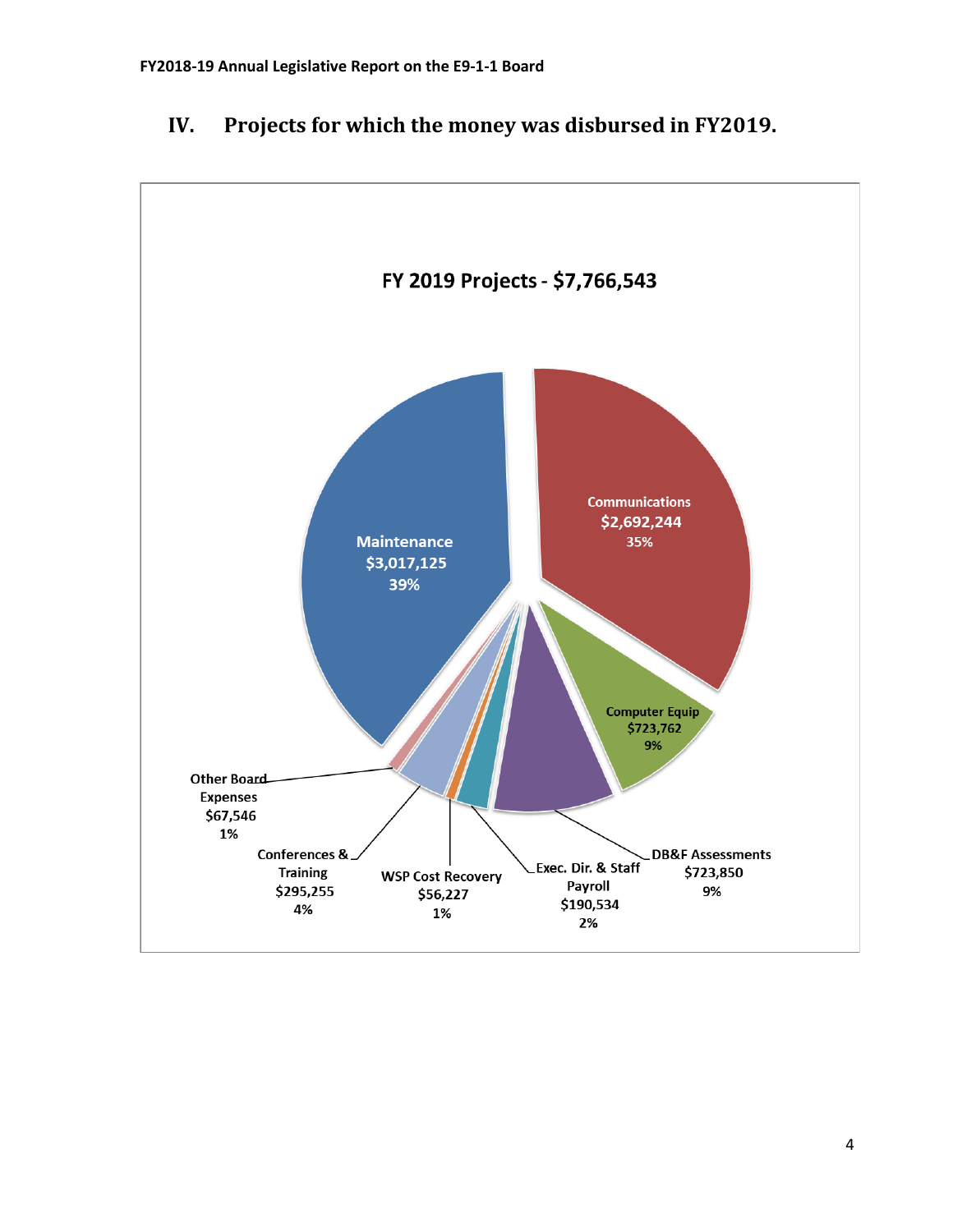# <span id="page-7-0"></span>**V. Project Descriptions**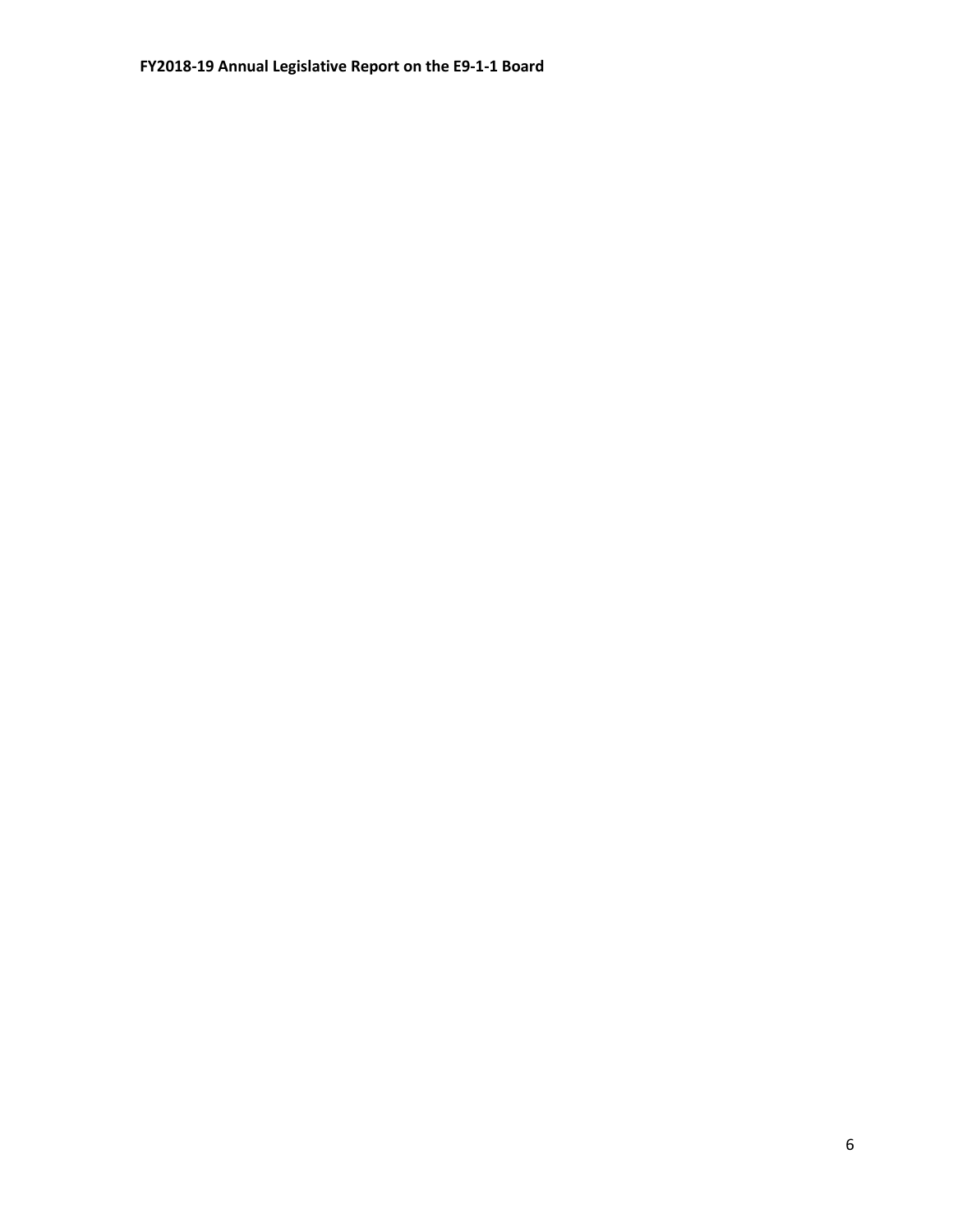### **FY2018-19 Annual Legislative Report on the E9-1-1 Board**

| Item                                                | Amount |               | <b>Description of Disbursements</b>                                                                                                                                                                                                                                                                                                                                                                                                                                                                                                                                                                                                                                                                                                                                                                                                                       | Recipient                                          |
|-----------------------------------------------------|--------|---------------|-----------------------------------------------------------------------------------------------------------------------------------------------------------------------------------------------------------------------------------------------------------------------------------------------------------------------------------------------------------------------------------------------------------------------------------------------------------------------------------------------------------------------------------------------------------------------------------------------------------------------------------------------------------------------------------------------------------------------------------------------------------------------------------------------------------------------------------------------------------|----------------------------------------------------|
|                                                     |        |               | <b>Computer Hardware/Software/CADS</b>                                                                                                                                                                                                                                                                                                                                                                                                                                                                                                                                                                                                                                                                                                                                                                                                                    |                                                    |
| Computer<br>Hardware and<br>Software                | \$     | 723,762       | Maui and Honolulu Counties are undergoing<br>modernization of its CAD systems for its PSAP to<br>continue to provide first responders with the<br>services necessary to assist in the rescue of its<br>endangered citizens and visitors.                                                                                                                                                                                                                                                                                                                                                                                                                                                                                                                                                                                                                  | Maui & Oahu<br><b>PSAPs</b>                        |
|                                                     |        |               | <b>Maintenance</b>                                                                                                                                                                                                                                                                                                                                                                                                                                                                                                                                                                                                                                                                                                                                                                                                                                        |                                                    |
| Program Mgt.<br>Consulting<br><b>Services</b>       | \$     | 779,550       | Akimeka, LLC provides continued Enhanced 911<br>Program Management Services and<br>Geographic Information Systems Services for the<br>counties of Hawaii, Maui, Honolulu and Kauai.<br>The services rendered include:<br>1. Program mgmt. support.<br>2. PSAP Day-to-Day Operational support.<br>3. Geographic Information System (GIS) services.<br>4. Master Street Address Guide (MSAG) services.<br>5. Database synchronization.<br><b>Benefits include:</b><br>1. Up-to-date location information on<br>emergency calls received by the respective<br>dispatch center.<br>2. Current GIS information.<br>3. Coordination for implementation and testing<br>of new additions to the network with wireline,<br>wireless, VoIP and Telemetric service providers.<br>4. Dealing with only one company with which to<br>coordinate activities and issues. | Hawaii, Maui,<br>Kauai and Oahu<br><b>PSAPs</b>    |
| <b>JTMC</b>                                         | \$     | 811,582       | The Joint Traffic Management Center is a new<br>multi-agency collaboration to improve traffic<br>management and public safety coordination on<br>Oahu. The Center will facilitate coordination<br>among six agencies.                                                                                                                                                                                                                                                                                                                                                                                                                                                                                                                                                                                                                                     | Oahu PSAP                                          |
| Imagery Data<br>Base                                | \$     | 1,016,521     | Pictometry database software is a powerful tool<br>for the first responder which provides detailed<br>imagery of every square foot of a region and<br>can navigate quickly and easily between views<br>of a map to images associated with its specific<br>features contained within images such as doors,<br>manholes, fences, and fire hydrants. With this<br>capability, first responders may be directed to<br>the emergency in the most direct route and in<br>the case of high rise buildings, the software will<br>acknowledge any obstacles that may impede a<br>rapid response.                                                                                                                                                                                                                                                                   | Kauai, Hawaii,<br>Maui and Oahu<br><b>PSAPs</b>    |
| Computer<br>Hardware and<br>Software<br>Maintenance | \$     | 409,472       | Maintenance support from vendors is essential to<br>keep hardware and software running efficiently<br>and provide immediate troubleshooting<br>support.                                                                                                                                                                                                                                                                                                                                                                                                                                                                                                                                                                                                                                                                                                   | Hawaii, Maui,<br>Kauai and Oahu<br><b>PSAPs</b>    |
|                                                     | \$     | 3,017,125     | Subtotal Maintenance                                                                                                                                                                                                                                                                                                                                                                                                                                                                                                                                                                                                                                                                                                                                                                                                                                      |                                                    |
|                                                     |        |               |                                                                                                                                                                                                                                                                                                                                                                                                                                                                                                                                                                                                                                                                                                                                                                                                                                                           |                                                    |
| Item                                                |        | <b>Amount</b> | Communications                                                                                                                                                                                                                                                                                                                                                                                                                                                                                                                                                                                                                                                                                                                                                                                                                                            | Recipient                                          |
| Telecom<br>Service<br><b>Connections</b>            | \$     | 2,572,427     | Hawaiian Telcom tariff, network and equipment<br>costs necessary for PSAPs to receive Enhanced<br>911 calls.                                                                                                                                                                                                                                                                                                                                                                                                                                                                                                                                                                                                                                                                                                                                              | Hawaii, Maui,<br>Kauai and Oahu<br><b>PSAPs</b>    |
| SMART<br>911Database<br>Software                    | \$     | 112,617       | SMART911 Database software provides first<br>responders with the ability to access the SMART<br>911 Database for information on the victim that<br>will enable the first responsers to determine the<br>appropriate life-saving measures to ensure the<br>victims recovery.                                                                                                                                                                                                                                                                                                                                                                                                                                                                                                                                                                               | Oahu PSAP                                          |
| <b>EMS Tower</b><br>Lease                           | \$     | 7,200         | EMS tower lease provides network connections<br>between EMS facility at the airport to the City's<br>data center at the FASI Municipal Building to<br>connect the EMS PSAP with other Oahu PSAPs in<br>order to share data and information.                                                                                                                                                                                                                                                                                                                                                                                                                                                                                                                                                                                                               | Oahu PSAP                                          |
|                                                     | \$     | 2,692,244     | <b>Subtotal Communications</b>                                                                                                                                                                                                                                                                                                                                                                                                                                                                                                                                                                                                                                                                                                                                                                                                                            |                                                    |
|                                                     |        |               | <b>Conferences &amp; Training</b>                                                                                                                                                                                                                                                                                                                                                                                                                                                                                                                                                                                                                                                                                                                                                                                                                         |                                                    |
| New &<br>Emerging<br>Technology<br>Training         | \$     | 295,255       | Conferences & Training attended by PSAPs offers<br>an effective opportunity to stay abreast of<br>national standardization efforts and receive<br>training in day-to-day operational 9-1-1 issues<br>impacting their PSAPs, specifically in regards to<br>new and emerging technologies. In addition, it<br>provides networking opportunities with subject<br>matter experts and with fellow PSAPs in the US<br>and worldwide.                                                                                                                                                                                                                                                                                                                                                                                                                            | Hawaii, Maui,<br>Molokai, Kauai,<br>and Oahu PSAPs |
|                                                     | \$     |               | 6,728,386 Subtotal PSAP Expenses                                                                                                                                                                                                                                                                                                                                                                                                                                                                                                                                                                                                                                                                                                                                                                                                                          |                                                    |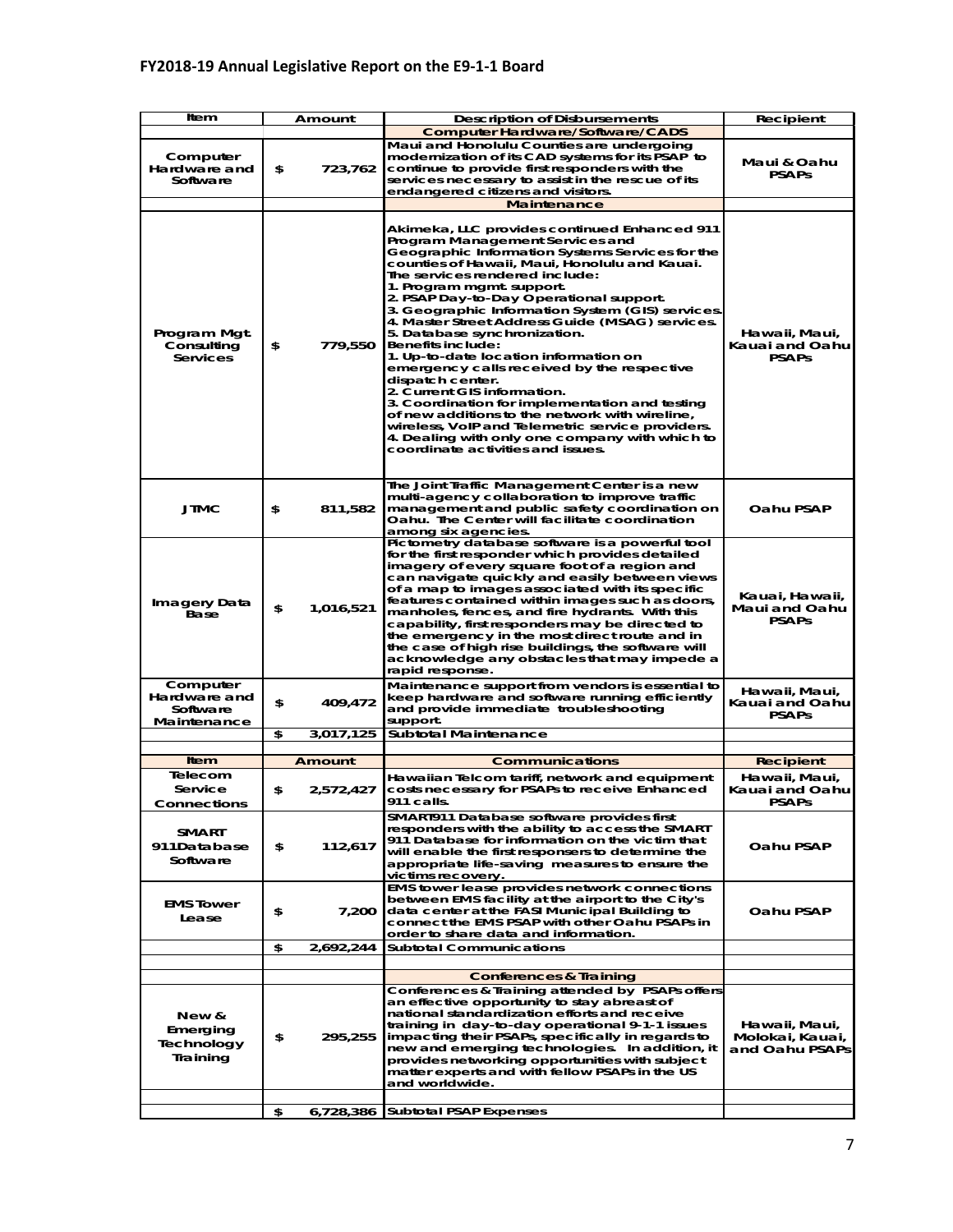| Item                                                 | Amount |           | <b>E911 Board Administrative Expenses</b>                                                                                                                                                                                                                                                                                                                                                                                                                                                                                                                                                             | Recipient                                       |
|------------------------------------------------------|--------|-----------|-------------------------------------------------------------------------------------------------------------------------------------------------------------------------------------------------------------------------------------------------------------------------------------------------------------------------------------------------------------------------------------------------------------------------------------------------------------------------------------------------------------------------------------------------------------------------------------------------------|-------------------------------------------------|
| Revenue<br>Assessment                                | \$     | 573,850   | Dept. of Budget & Finance Revenue Assessment:<br>Authorized under §36-27, HRS.; 5% of total<br>revenue.                                                                                                                                                                                                                                                                                                                                                                                                                                                                                               | State of Hawaii<br><b>General Fund</b>          |
| Administrative<br>Assessment                         | \$     | 150,000   | Dept. of Budget & Finance Administrative<br>Assessment: Authorized under §36-30, HRS;<br>2.168% of total E911 Fund disbursements.                                                                                                                                                                                                                                                                                                                                                                                                                                                                     | State of Hawaii<br><b>General Fund</b>          |
|                                                      | \$     | 723,850   | <b>Subtotal DB&amp;F Assessments</b>                                                                                                                                                                                                                                                                                                                                                                                                                                                                                                                                                                  |                                                 |
| <b>E911 Executive</b><br>Director & Staff<br>Payroll | \$     | 190,534   | The Executive Director and Staff positions<br>provide essential support to the Board which<br>includes: 1. to carry legislative agenda, policy<br>and regulatory support to PSAPs. 2. Lead the<br>statewide initiative on new and emerging 911<br>technologies. 3. Accounting. 4. Surcharge<br>revenue collection services. 5. Banking<br>relations. 6. Drafting Legislation. 7. Board &<br>Committee Agendas and Minutes. 8.<br>Supervision of Audits. 9. Cash Disbursements.<br>10. Record keeping. 11. Provide expert<br>counsel on E911 issues. 12. Budget & Planning.<br>13. Strategic Planning. | State of Hawaii<br>Payroll                      |
| <b>WSP Cost</b><br>Recovery                          | \$     | 56,227    | WSP Cost Recovery: Authorized under §138-5<br>HRS, requires that 1/3rd of the net proceeds of<br>the WSP surcharge revenue (after Board<br>administrative expenses) are to be set aside for<br>potential cost recovery claims by the WSPs and<br>VoIP service providers.                                                                                                                                                                                                                                                                                                                              | Sprint                                          |
|                                                      | \$     | 26,275    | Board & Committee Member Travel Expenses<br>(interisland) for required attendance of<br>neighbor island PSAPs at the Board and sub<br>Committee meetings held in Honolulu.                                                                                                                                                                                                                                                                                                                                                                                                                            | Hawaii, Maui,<br>Molokai, Kauai<br><b>PSAPs</b> |
| Other Board of                                       | \$     | 14,000    | Independent CPA Audit services to perform an<br>annual audit in accordance with generally<br>acceptable accounting principles (GAAP).                                                                                                                                                                                                                                                                                                                                                                                                                                                                 | <b>EGAMI &amp;</b><br>ICHIKAWA, CPAS,<br>Inc.   |
| <b>Directors</b><br>Admin<br>Expenses:               | \$     | 10,957    | New & Emerging Technologies Conference<br>expenses necessary to keep administrative<br>personnel abreast of current and future issues<br>regarding public safety and administration.                                                                                                                                                                                                                                                                                                                                                                                                                  | NENA, APCO,<br><b>NASNA</b>                     |
|                                                      | \$     | 6,277     | Office Supplies/Xerox Copier/Office Equipment                                                                                                                                                                                                                                                                                                                                                                                                                                                                                                                                                         | <b>Various Vendors</b>                          |
|                                                      | \$     | 500       | <b>Phone Charges</b>                                                                                                                                                                                                                                                                                                                                                                                                                                                                                                                                                                                  | T-Mobile                                        |
|                                                      | \$     | 755       | IntraState Travel for operations review of<br>neighbor island PSAPs.                                                                                                                                                                                                                                                                                                                                                                                                                                                                                                                                  | Hawaii, Maui, and<br>Kauai PSAPs                |
|                                                      | \$     | 8,782     | <b>Other ADMIN Expenses</b>                                                                                                                                                                                                                                                                                                                                                                                                                                                                                                                                                                           | <b>Various Vendors</b>                          |
|                                                      | \$     | 1,038,157 | <b>Subtotal Board Administrative Expenses</b>                                                                                                                                                                                                                                                                                                                                                                                                                                                                                                                                                         |                                                 |
|                                                      |        |           | <b>Other Expenses</b>                                                                                                                                                                                                                                                                                                                                                                                                                                                                                                                                                                                 |                                                 |
|                                                      | \$     | 7,766,543 | <b>Total Disbursements</b>                                                                                                                                                                                                                                                                                                                                                                                                                                                                                                                                                                            |                                                 |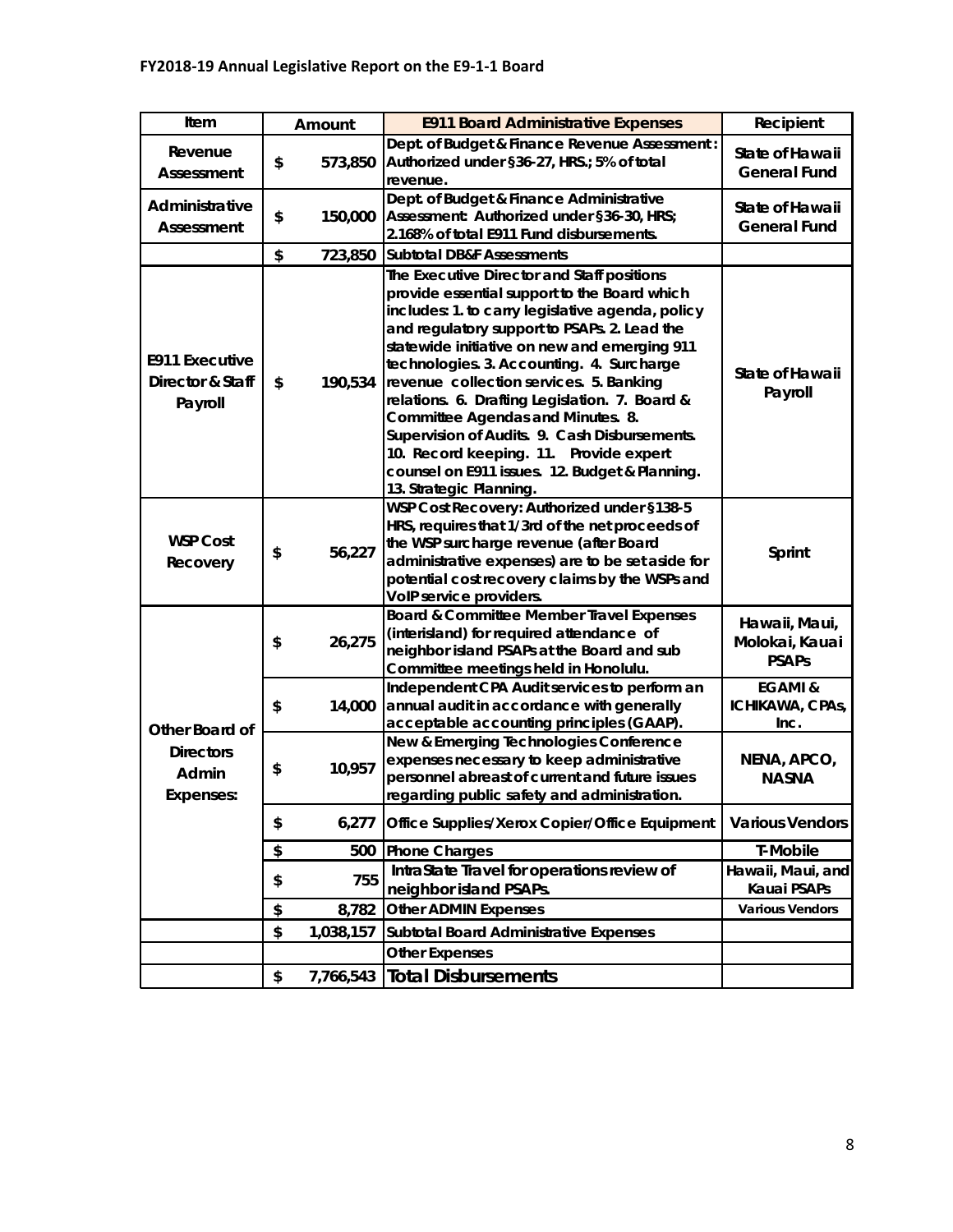# <span id="page-11-0"></span>**VI. The conditions, if any, placed by the Board on disbursements from the Fund.**

The Board has implemented policies and procedures for the PSAPs, WSPs, VoIPs, and approved vendors seeking reimbursement from the Fund. The Board requires the following for disbursements:

- 1. Be permitted under Hawaii State statute.
- 2. Have sufficient funds available for disbursement.
- 3. Be reviewed and approved by the Technical and/or Finance Committee(s), subject to final approval by the Board.
- 4. Final approval by the E9-1-1 Board in its 5 year Strategic Budget Plan.
- 5. Approval for payment by the Board Chair, Finance Committee Chair and authorized Board member. Signed approval from two of the three individuals mentioned.
- 6. A valid invoice or receipt of payment approved by the appropriate PSAP authorized official(s).
- 7. The disbursement check must be signed by two Board approved signatories.
- 8. All disbursements are subject to audit.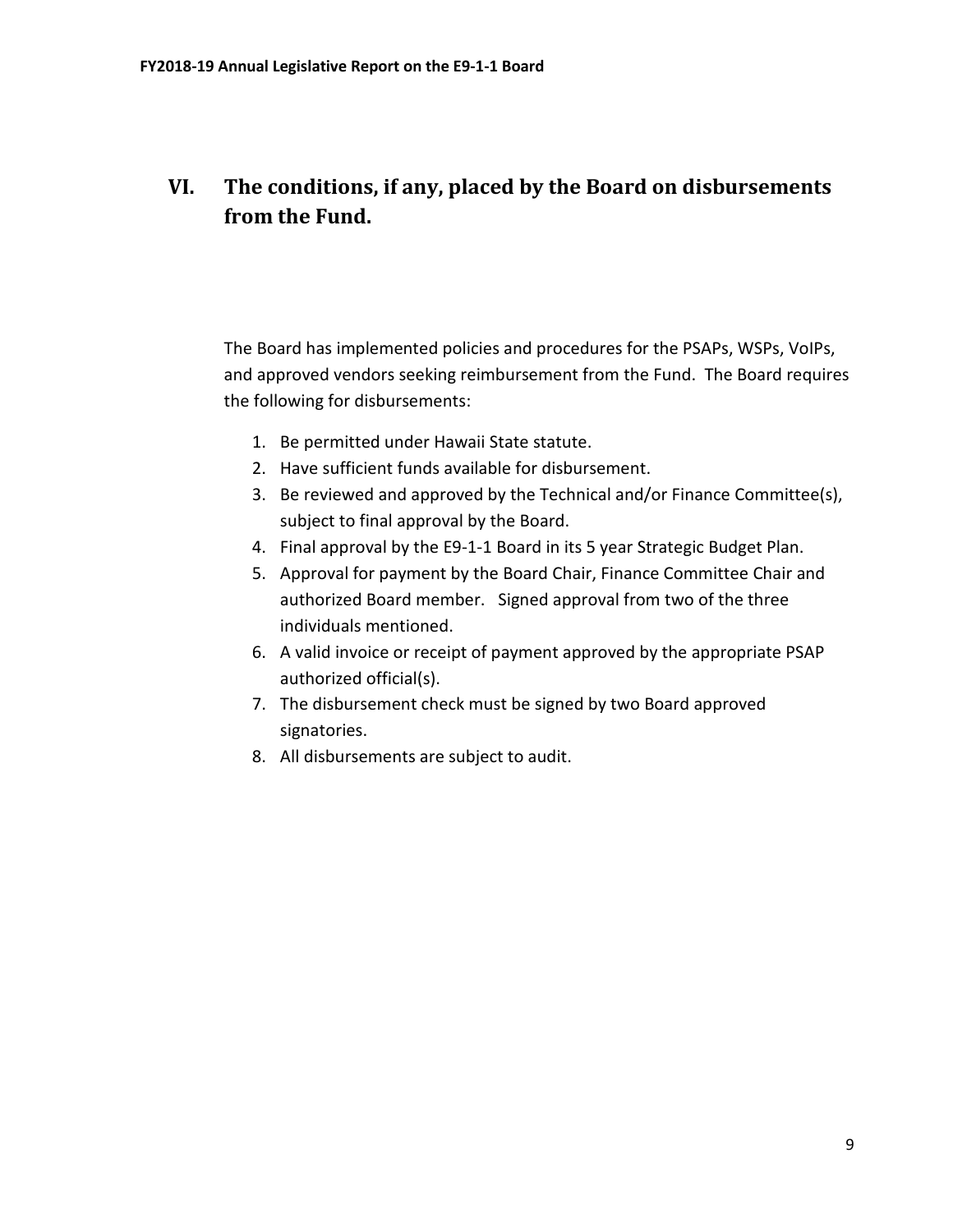# <span id="page-12-0"></span>**VII. The planned expenditures from the Fund for FY2020.**

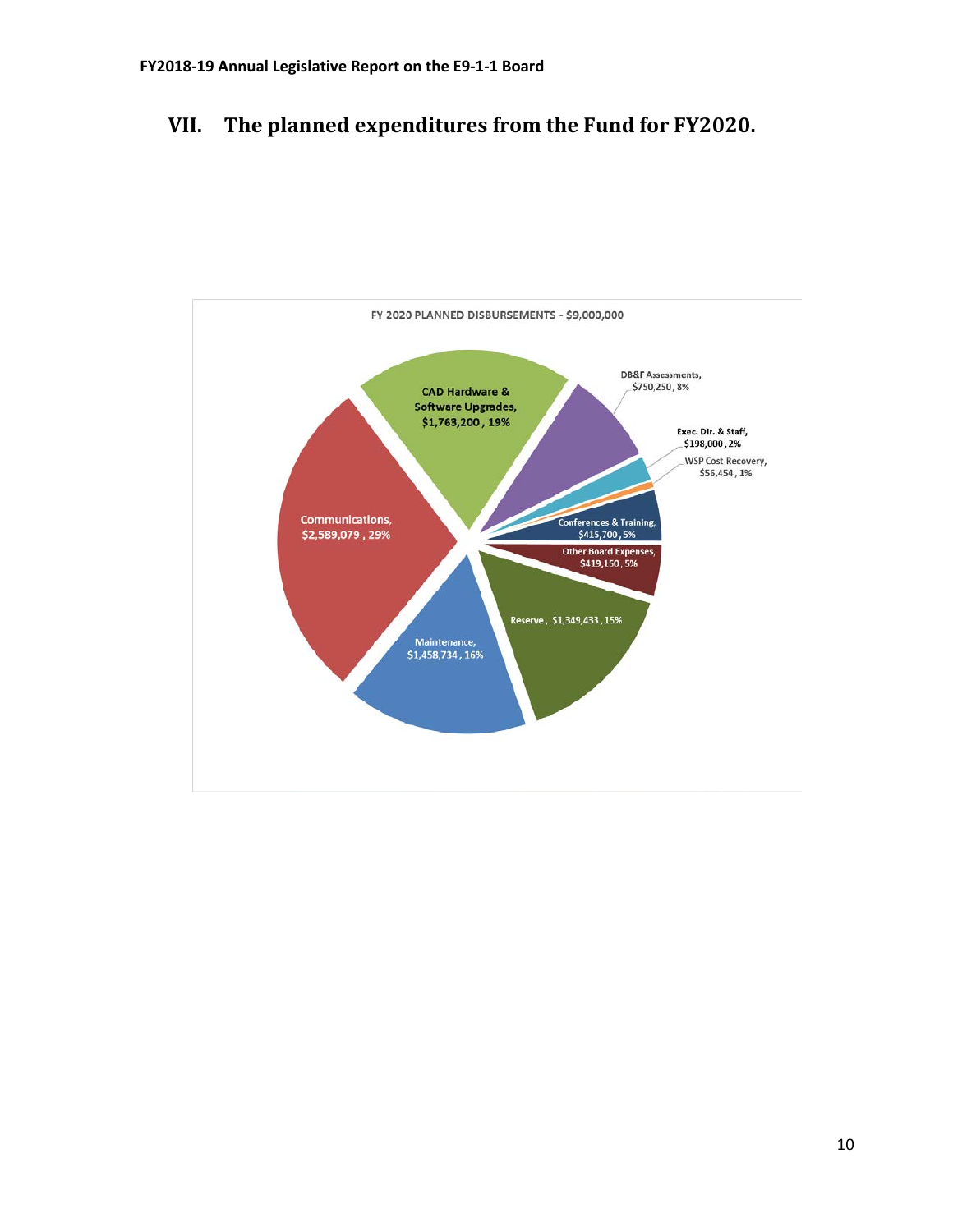# <span id="page-13-0"></span>**VIII. The planned recipients of disbursements from the E9-1-1 Fund in FY2020.**

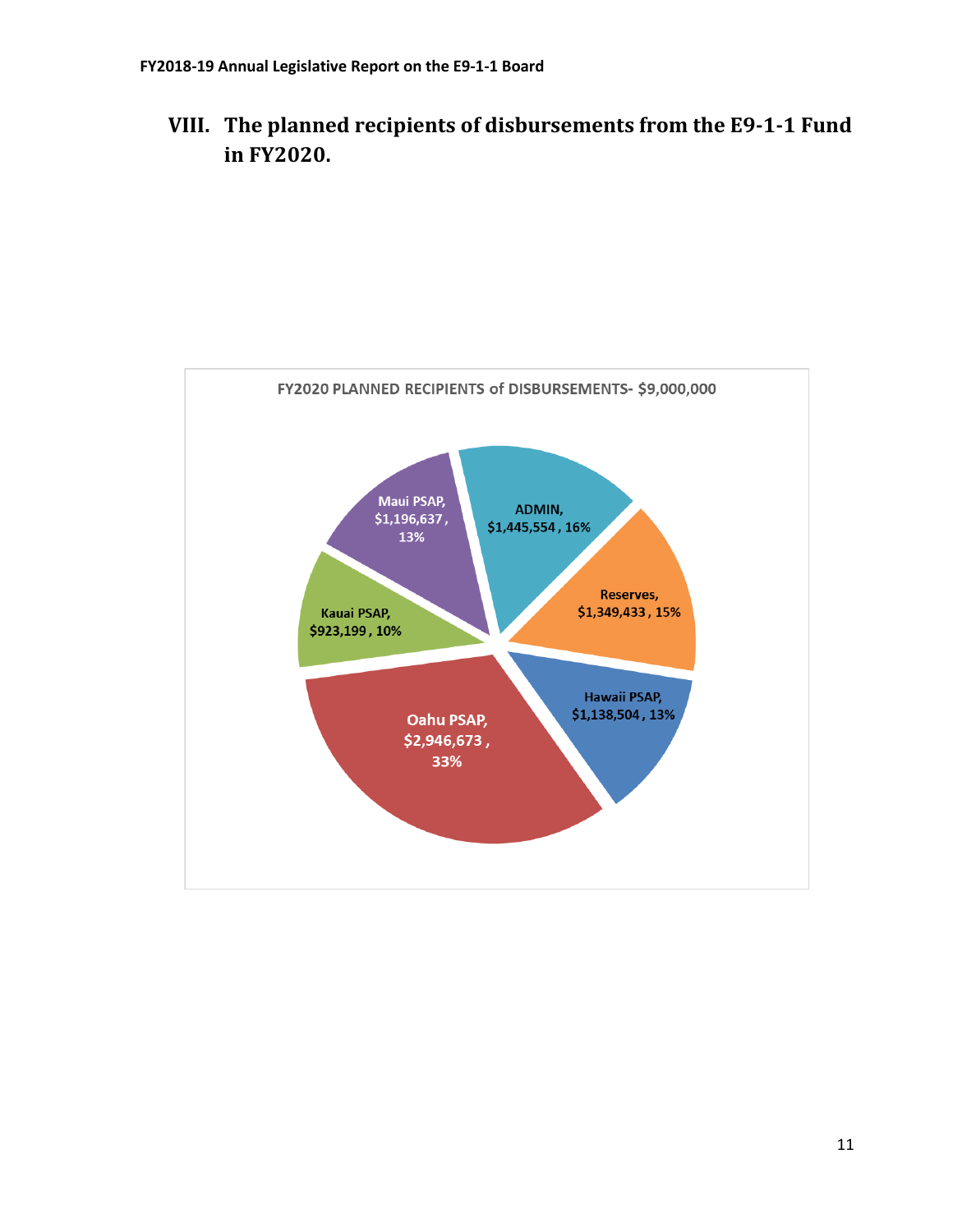## <span id="page-14-0"></span>**IX. The amount of any unexpended funds to be carried forward for FY 2020.**

| <b>Cash Flow:</b>                            | FY2019 Actuals   |  |
|----------------------------------------------|------------------|--|
|                                              |                  |  |
| <b>Beginning Cash</b><br><b>July 1, 2018</b> | \$<br>25,505,040 |  |
|                                              |                  |  |
| <b>Net Cash Receipts/(Disbursements)</b>     | 1,703,373        |  |
|                                              |                  |  |
| Ending Cash June 30, 2019                    | 27,208,413       |  |
|                                              |                  |  |
| <b>Total Encumbrances Outstanding</b>        | (16, 732, 339)   |  |
|                                              |                  |  |
| <b>Total Unencumbered Cash</b>               | ς<br>10,476,074  |  |

The total amount of unexpended E9-1-1 Funds carried forward for FY2020 was \$27,208,413. However, unexpired encumbrances at the end of FY2019 amounted to \$16,732,339 which reduced the unencumbered cash amount to be carried forward to FY2020 amounts to \$10,476,074.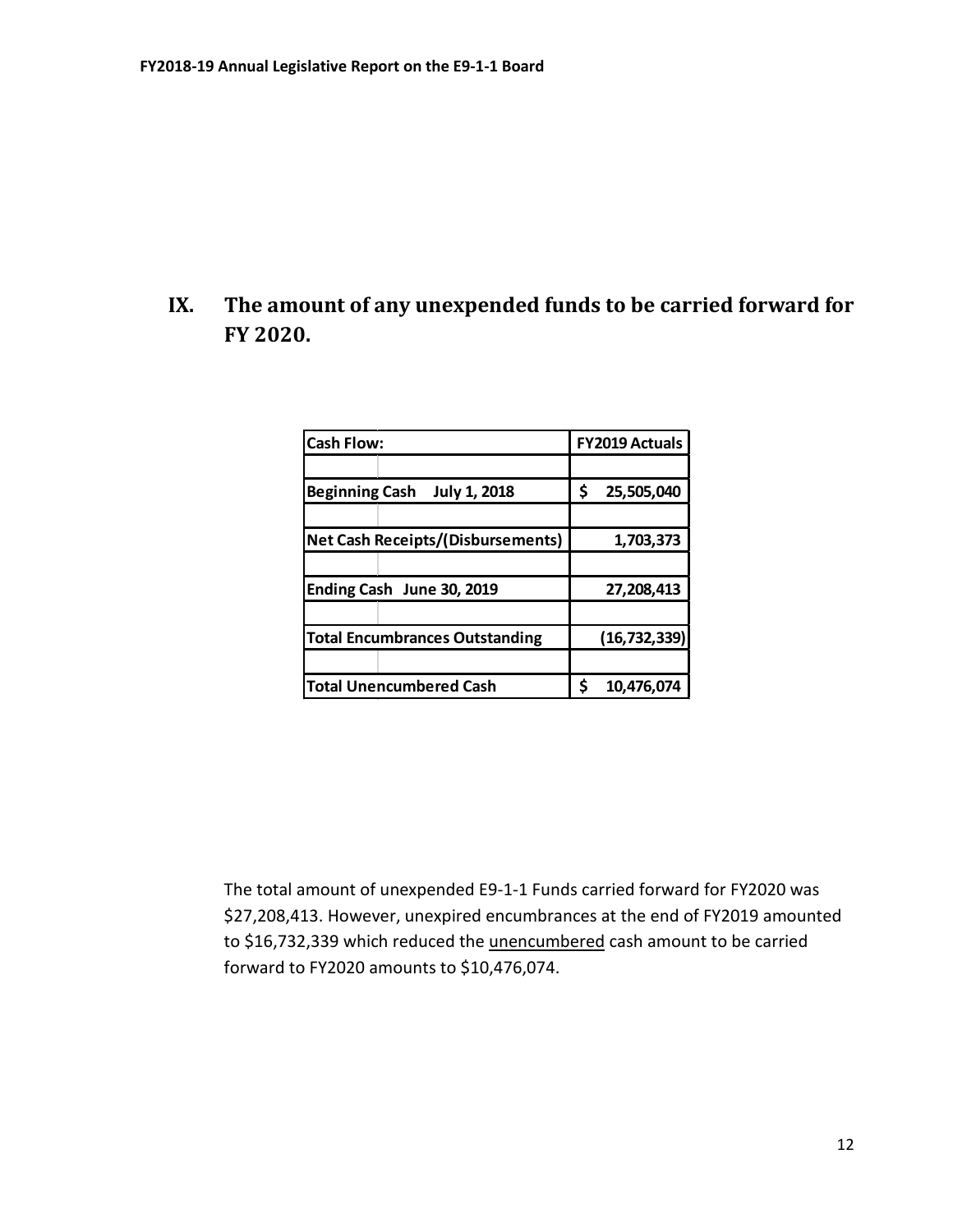# <span id="page-15-0"></span>**X. A cost study to guide the legislature towards necessary adjustments to the fund and the monthly surcharge.**

A majority of the E9-1-1 strategic budget plan funding is necessary to modernize the current voice-based 9-1-1 systems' aging equipment and software in order to meet or exceed the PSAP public safety goals and the continuing training needs of the PSAPs to keep abreast of technological changes.

The State of Hawaii is part of the national movement to transition to Next Generation 9-1-1 (NG9-1-1) system to significantly improve emergency response, saving lives and reducing property damage. A fully operational NG9-1-1 system enables the public to send texts, photos, videos, and other data to 9-1-1 centers in the same manner as the public is able to communicate with each other today. The Board has approved the release of an RFP for a consultant to estimate the costs to update our 911 call centers statewide to become NG9-1-1 i3 compliant. Consequently, the Board has chosen to conserve cash in anticipation of this cash outflow as a result of the transition to NG9-1-1. The National Highway Traffic Safety Board Commissioned the NG9-1-1 Cost Estimate Report to Congress in October 2018 that estimated the lifecycle NG9-1-1 costs would amount to \$13.5 - \$16 billion nationwide; and the NG9-1-1 costs for deployment nationwide will amount to \$9.5-\$12 billion. Due to the uncertainties associated with the transition to this new emergency response system and revenue collections, the Board will continue to recommend the existing surcharge fee rate remain at the current level for the fiscal year.

# <span id="page-15-1"></span>**XI. A status report of jurisdictional capabilities for enhanced 9-1-1 services, including public safety answering points and communications service providers.**

All requirements of FCC Order 94-102 have been met by the Public Safety Answering Point (PSAPs), Wireless Service Providers (WSPs) and the Incumbent Local Exchange Carrier (ILEC). The State of Hawaii is currently Phase II capable throughout the state and each PSAP has the capability to make useful the data elements being transmitted by the WSPs and delivered by the ILEC. All WSPs (AT&T, Sprint, T-Mobile, and Verizon) are providing Phase II services in all counties and jurisdictions and are only limited by coverage, RF interference, and terrain anomalies. The WSPs continue to expand their existing networks by adding additional sites in each of the jurisdictions at a steady pace.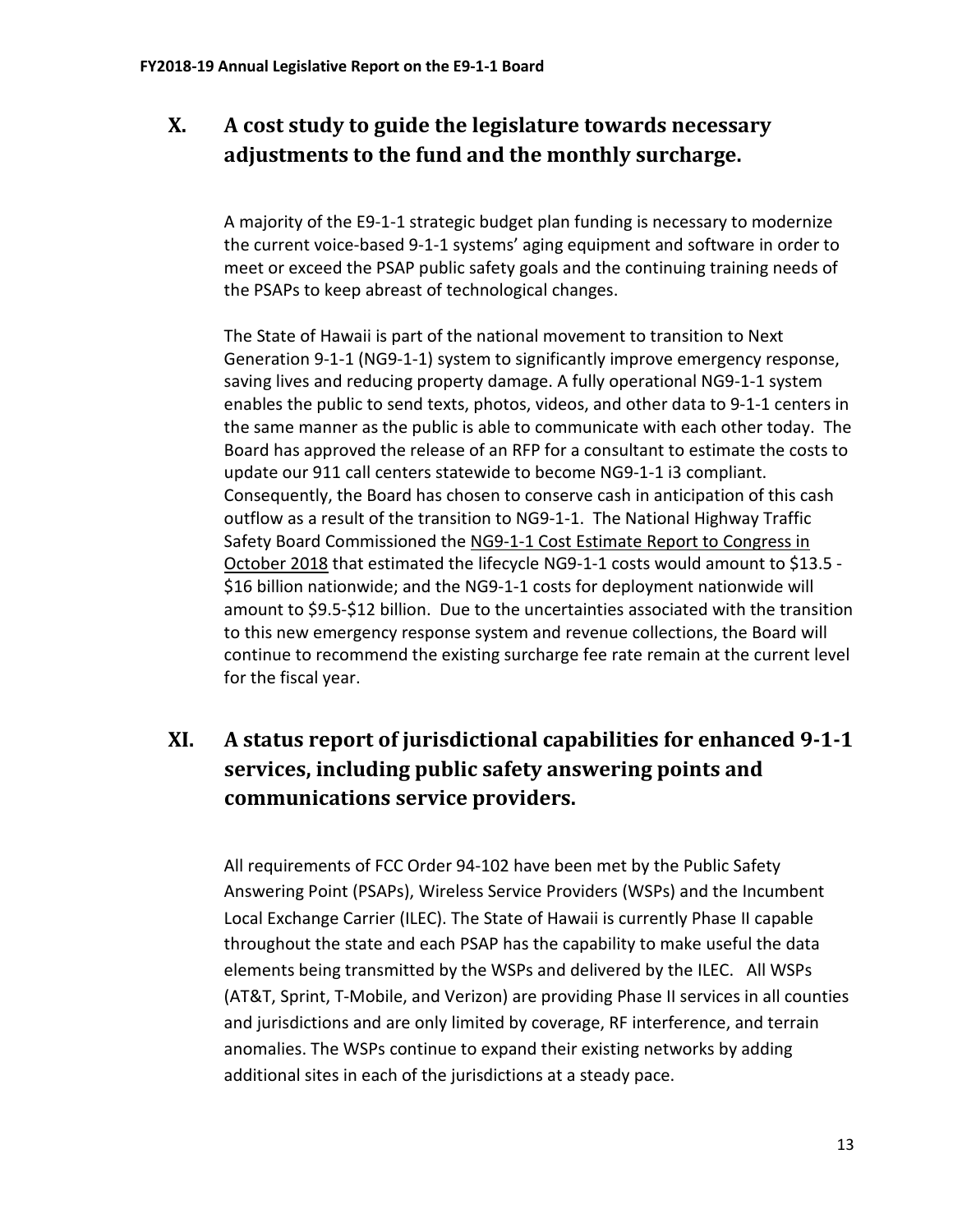Advancements in technology in the wireless industry have also placed demands on the PSAPs by WSPs deploying new and improved networks that support broadband capabilities such as the wireless 3G, 4G, and LTE Wireless technology networks deployed by most of the WSPs. These advancements are rapidly coming to market and it has been difficult for the PSAPs to forecast their needs and related costs in this environment.

The State of Hawaii Wireless 9-1-1 service has graduated from a wireless Phase II maintenance phase to Wireless Phase II expansion and New Wireless Technology implementation phase. This wireless expansion phase has opened the door for the PSAPs to start receiving New and Emerging Technology 9-1-1 services such as Voice over Internet Protocol (VoIP) and Telemetric emergency services. In addition, these new technologies have been added or in the development stages:

- 1. Location Accuracy (horizontal & vertical) improved location accuracy will benefit both low and high-rise condos/hotels in Waikiki and Kakaako neighborhoods. Telecommunications service providers are required to meet the timeline for development and completion as established by the FCC.
- 2. Text-to-911 allows the 911 caller to use texting to contact the 911 call center in order to avoid detection by an active shooter or in domestic abuse situations. Hawaii was one of the first in the nation to deploy Textto-911 statewide.
- 3. Real Time Texting allows vast improvement in the communications capability for the hearing impaired as compared to the TTY legacy system.
- 4. Smart911 establishes a database of information on the caller's medical condition, residence or other information that would be useful by first responders to facilitate the caller's rescue.
- 5. Kari's Law Enforcement mandates multi-line telephone service (MLTS) to eliminate having to dial an outside phone line before dialing 911.
- 6. Third party location apps. companies such as Uber and Apple have partnered with companies such as RapidSOS to provide Apps to improve location accuracy in smartphones of 911 callers.
- 7. Location Based Routing uses caller location, not cell tower location, as the basis for initial 911 call routing. This technology can significantly reduce the number of wireless 911 calls that must be transferred from one PSAP to another, and will enable geospatial routing in the NG911 environment.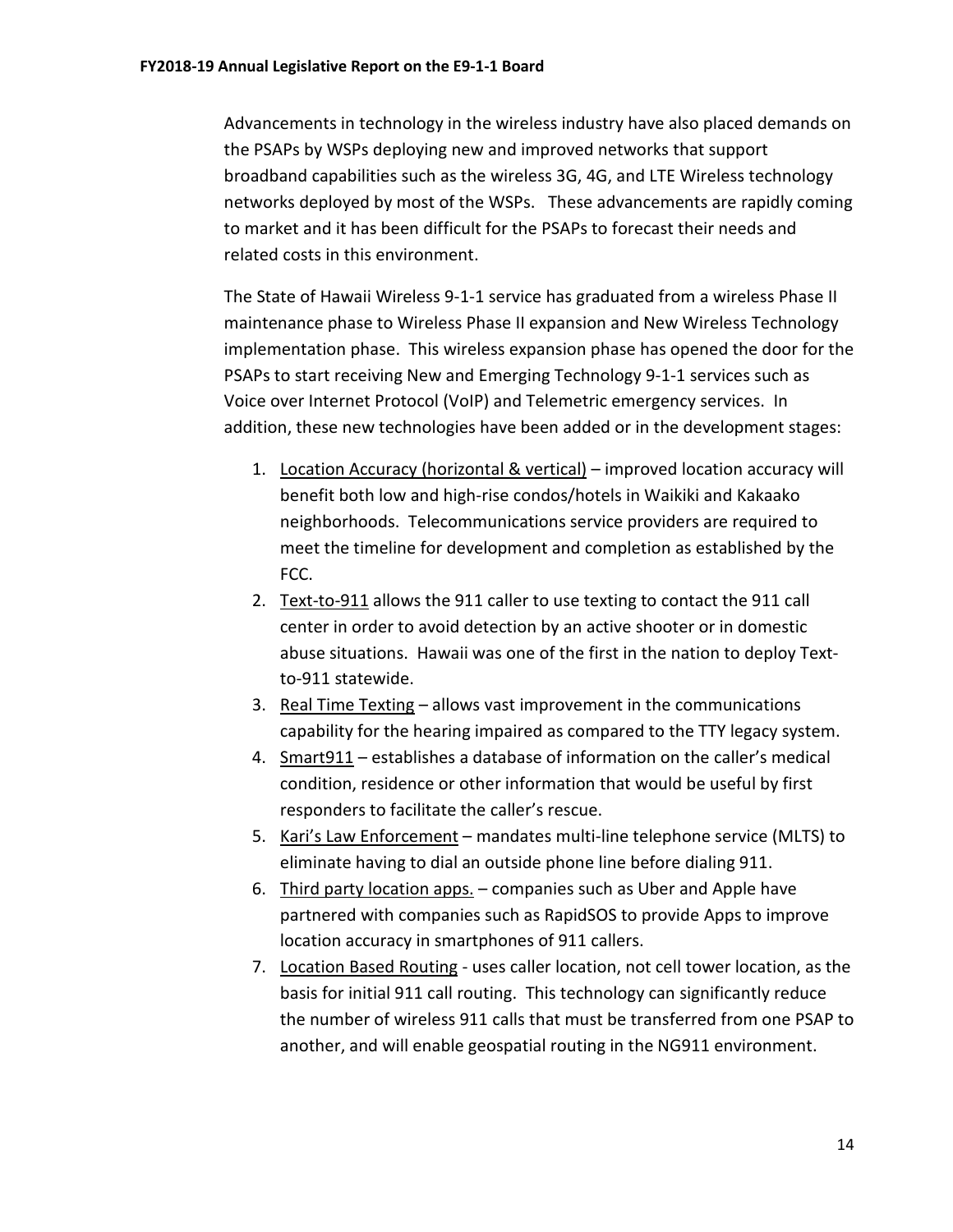Most of these new 9-1-1 services have been deployed while others are in the later stages of development. The PSAPs have responded in an expeditious manner to keep pace with the demands of the New Technologies. As such, the primary activities being undertaken by the PSAPs have been concentrated on bringing all their 9-1-1 databases into i3 compliancy as part of the New Next Generation 9-1-1 service implementation. The PSAPs must perform these database synchronizations and GIS improvements in order to improve location accuracy and the dispatch of 9-1-1 resources efficiently and effectively.

The Wireless E9-1-1 Board is now the Enhanced 9-1-1 Board with the passage of HB 1000 and the Governor signing Act 168 (11) into law June 27, 2011. This established a single entity to administer enhanced 9-1-1 services for the State along with expanding board membership. The broadening of scope for the Enhanced 9-1-1 Board's responsibilities provides the leadership to improve and modernize the current 9-1-1 system improving emergency response, saving lives and reducing property damage. The E9-1-1 Board has undertaken the responsibilities associated with the investigation and recommendations of preparing the State of Hawaii Strategic Plan for the migration of the State of Hawaii's E9-1-1 resources into the futuristic New and Emerging Technology 9-1-1 services referred to as NG 9-1-1.

### <span id="page-17-0"></span>**XII. FY2018-19 Independent Audit Report Summary.**

Chapter 138, HRS requires the Board to perform an audit every two years to determine whether the Special Fund is being managed in accordance with this chapter. The Board has elected to conduct an audit every year to provide additional assurance to the Board and the legislature of the integrity of its oversight over the fund. All independent audits have resulted in "clean" or unqualified opinions.

The next independent audit report will cover the period from July 1, 2018 through June 30, 2019 and is scheduled for completion on November 14, 2019.

Current and past audit reports are posted on the E911 website (http://ags.hawaii.gov/hawaii-enhanced-9-1-1-board/).